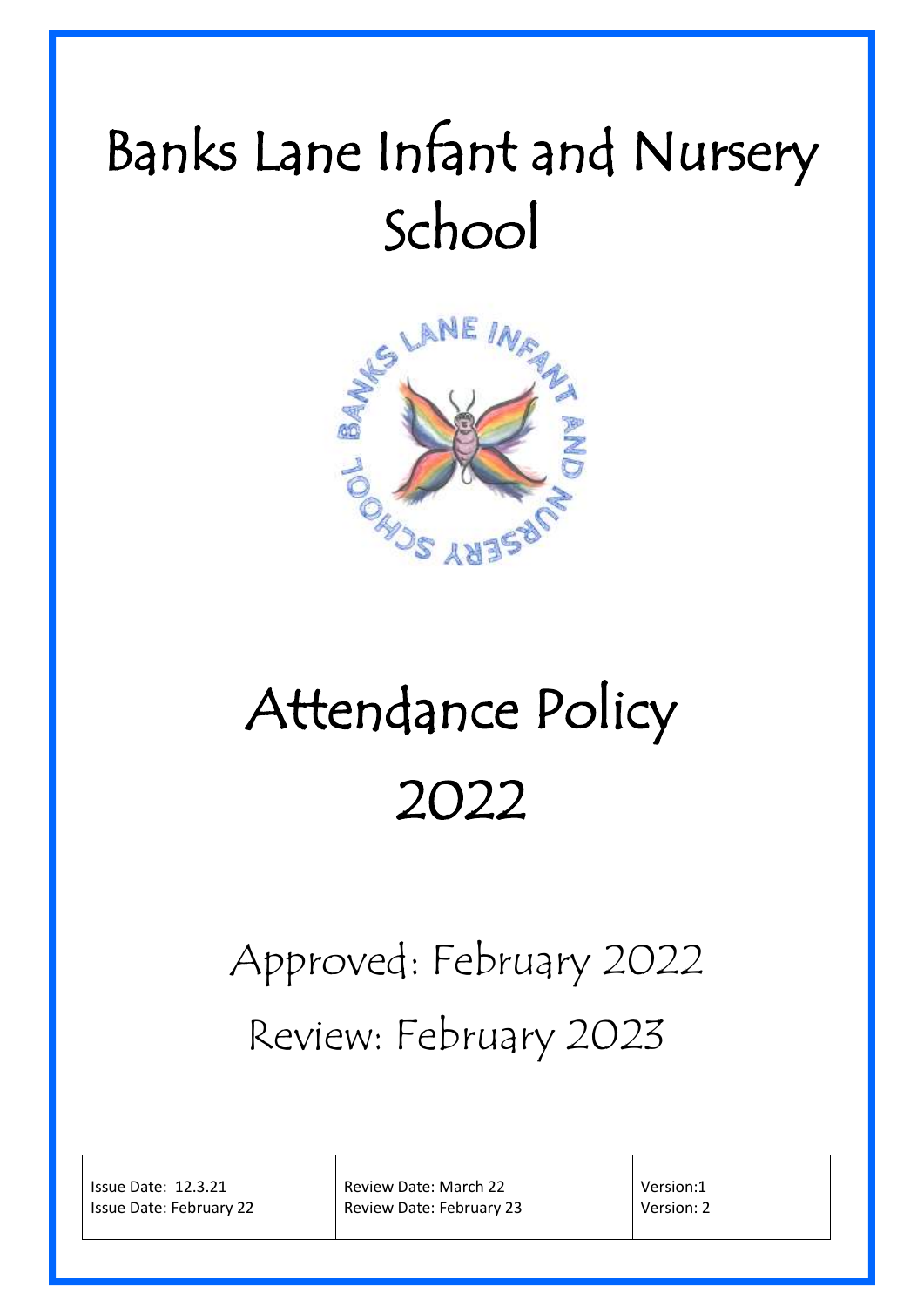#### **Introduction**

At Banks lane Infant & Nursery School we believe that all children and young people have a right to an education as enshrined in the UN Convention on the Rights of the Child and in UK Law. The opportunities provided by education are fundamental to enabling all children and young people to reach their potential and lead happy and rewarding lives.

Evidence shows that there are clear links between good attendance and high achievement in school. Regular school attendance is essential to ensure the best outcomes for children and young people.

The definition of regular attendance in law is that children and young people attend school each and every day that they are expected to attend.

At Banks lane Infant & Nursery School we will work with parents, carers and children to ensure that children engage in education and maximise their full potential. We believe that children who attend school regularly are more likely to feel settled in school, maintain friendships, keep up with their learning and gain the greatest benefit from their education. We want all our pupils to enjoy school, grow up to become emotionally resilient, confident and competent adults who are able to realise their potential.

At Banks lane Infant & Nursery School we recognise that there may be exceptional circumstances when children and young people may be unable to attend school. Absence may be agreed in line with national code guidance. Absence from school will be looked into taking into account the specific needs and circumstances of the children and young people concerned.

#### **What does the law say about school attendance?**

#### **Parents Legal Duties**

Parents are responsible for making sure that their children of compulsory school age receive a suitable full-time education. Children are of compulsory school age from the beginning of the term following their 5th birthday until the last Friday in June in the school year in which they reach the age of 16.

Under section 576 of the Education Act 1996 (EA 1996), the definition of parent includes natural parents or other people with legal parental responsibility (whether or not they live with the child), and anyone who has care of the child.

For children receiving full time education at a school, parents must ensure that attendance is regular and punctual.

If a child of compulsory school age fails to attend regularly at the school at which they have been registered the parents may be guilty of an offence, and can be prosecuted by the Local Authority.

#### **Schools Legal Duties**

Banks Lane Infant & Nursery School is required to:

- Carry out all their functions with a view to safeguarding and promoting the welfare of all pupils at the school.
- Promote good attendance and identify patterns of poor attendance at an early stage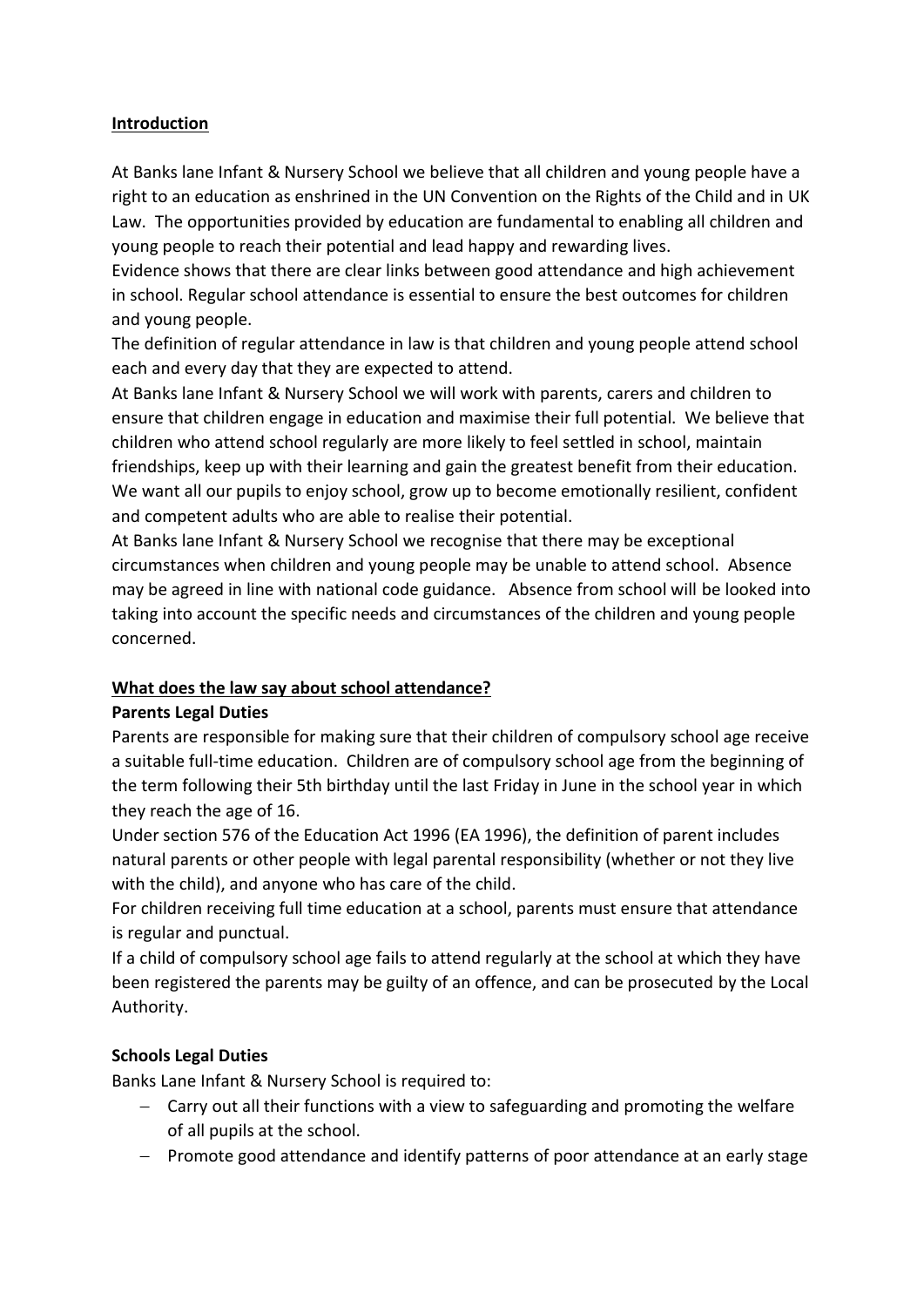- Maintain and preserve accurate registers as required by regulations (Education (Pupil Registration) (England) Regulations 2006) and (for maintained schools only) make them available for inspection by the Local Authority. This includes:
- Monitor pupils educated Off-Site and ensuring that the school register mirrors the attendance information held by the off-site provision.
- $-$  Have clear procedures for the closure of registers during each session.
- Comply with legal requirements regarding adding or removing pupils' names to or from the school roll including ensuring that: Pupils' names are added to the school roll on the expected date of attendance. Pupils' names are removed from roll only when one of the legal grounds in the Education (Pupil Registration) England Regulations 2006 is satisfied. All removals from roll are reported to the Local Authority.
- Information is shared and enquiries made jointly with the Local Authority in order to locate missing pupils.
- Report pupils who fail to attend regularly to the Local Authority. This includes both authorised and unauthorised absences. In the case of pupils on part-time timetables, the Local Authority also requires a part-time timetable Notification Form to be completed.

- Report Missing Pupils (pupils who are continuously absent for 10 days or more without reasonable explanation) to the Local Authority. See below.

#### $\overline{a}$

#### **Missing from school**

BLINS will report a child as missing from school when they have had 10 consecutive days of unauthorised absence using this on-line form [Missing from school report form](https://www.stockport.gov.uk/start/missing-from-school-report-form)

The report form will be triaged by an Education Welfare Officer and contact made with parents to establish why the pupil has not been attending school. Home visits and welfare checks will be carried out where contact cannot be made with parents. The outcome of the missing from school referral will be communicated to BLINS.

Banks Lane Infant & Nursery School will take the following steps when attempting to follow up consecutive unexplained and unauthorised absences before reporting a child as missing from school:

- 1. Attempt to make contact with parents, trying at different times of the day and using all available contact details where necessary. If no response is received, consider using emergency contact information and request that they ask the parent to contact school.
- 2. If there is an allocated social worker, School Age Plus worker, or other lead professional involved, contact them and ask that they communicate with parents and update the school. **Please note that it is still necessary to report a child missing from school, even when the absences have been discussed with a lead professional**.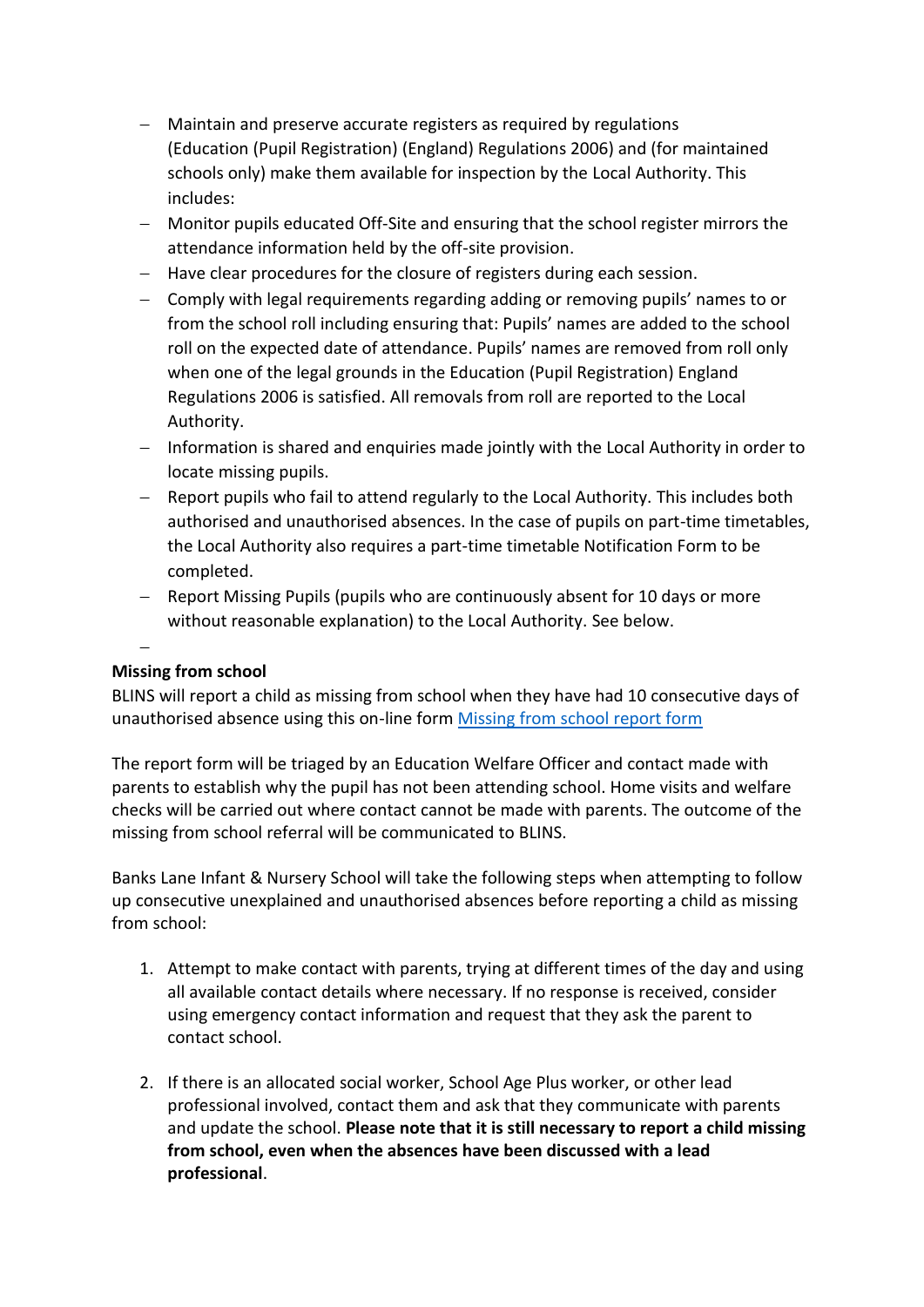- 3. If the school have specific concerns suggesting a child may be at risk of harm or abuse, they should contact the Multi-Agency Safeguarding and Support Hub (MASSH) immediately **- (0161) 217-6028 or 6024, out of hours (0161) 718-2118.**
- 4. If there are immediate safety or welfare concerns, contact the Police via 999. Nonurgent concerns which you feel warrant Police involvement should be raised via 101. Further guidance on when to call the Police can be found here: [NPCC -When to call](https://www.npcc.police.uk/documents/Children%20and%20Young%20people/When%20to%20call%20the%20police%20guidance%20for%20schools%20and%20colleges.pdf)  [the police-guidance for schools and colleges.pdf](https://www.npcc.police.uk/documents/Children%20and%20Young%20people/When%20to%20call%20the%20police%20guidance%20for%20schools%20and%20colleges.pdf)

#### **Absence from School**

All absences must be recorded in the school register, and categorised as either authorised or unauthorised.

#### **Authorised absence from school**

Only the Head teacher can authorise absence from school. Authorised absence is an absence agreed by the school.

Examples of authorised absence can be seen below:

#### **Illness**

Parents are asked to contact school on every day that their child is unable to attend school, except where information from a health professional has been provided indicating an expected return date.

Where a child or young person has frequent absence due to illness, parent/carers will be asked to attend a meeting in school to put together a medical action plan.

Where pupils are likely to miss more than 15 days of school, they may be entitled to educational provision from the Education of Sick Children Service, and it is the school's responsibility to ensure that a referral is made in appropriate cases.

Banks lane Infant & Nursery School will work in partnership with parents and health professionals to identify and refer pupils entitled to such provision in line with the Education for Sick Children Policy.

#### **Medical/Dental appointments**

Parents are requested wherever possible to make routine medical or dental appointments outside of the school day. However, we understand that hospital appointments and specialist clinic appointments often occur in the school day. The pupil should only be out of school for the minimum amount of time necessary for the appointment.

Other examples of authorised circumstances include:

Part-time timetables may be agreed in exceptional cases, for example where medical issues prevent a pupil from attending full time or as part of a re-integration package. This should only ever be used as a temporary arrangement and must be regularly reviewed. Where a pupil is absent from school due to exclusion.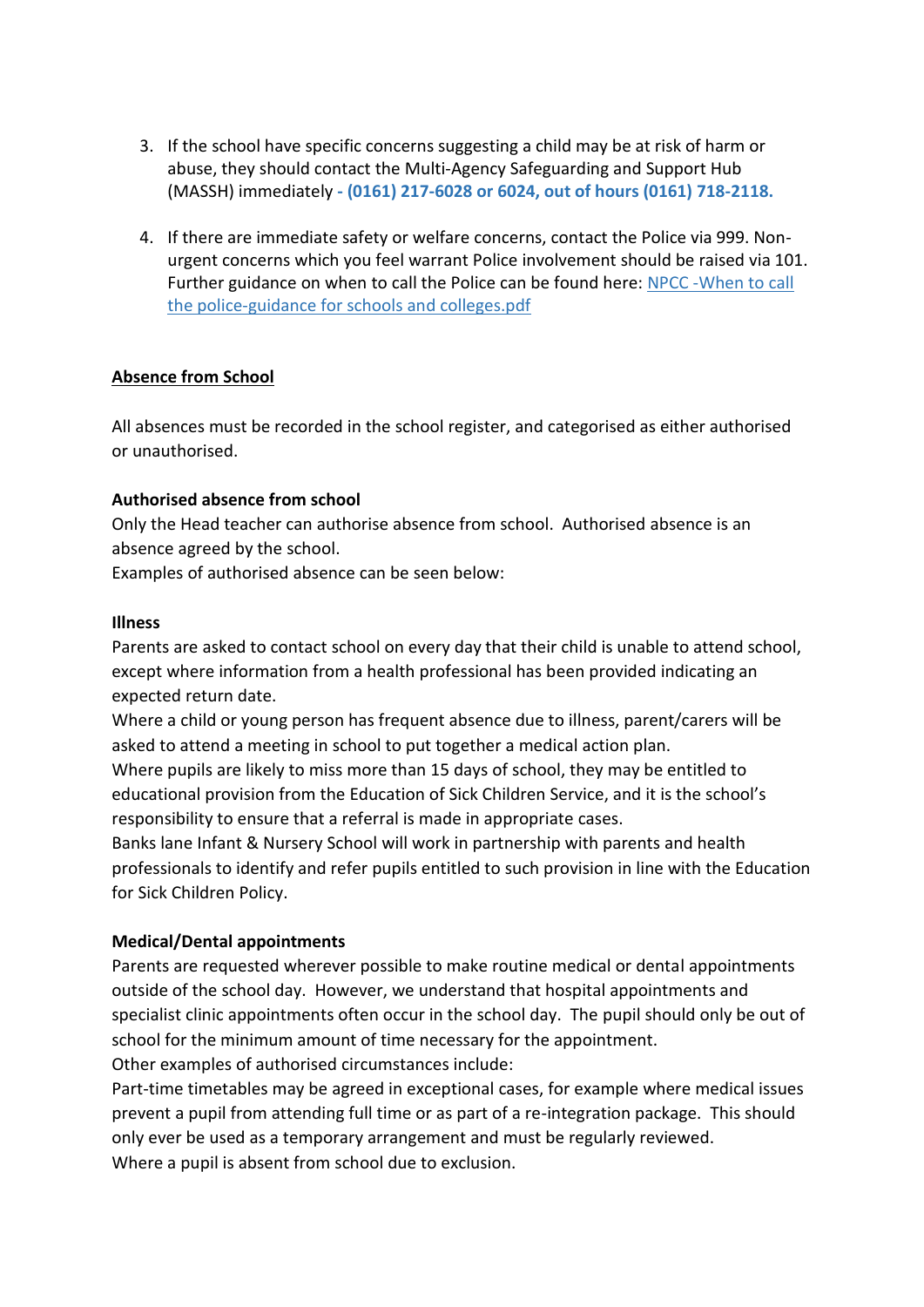Absence to take part in any day set aside exclusively for religious observance by the religious body to which the parents belong, including religious festivals.

When traveller families are known to be travelling for occupational purposes and have agreed this with school, but it is not known whether the pupil is attending another school. In order to fulfil legal requirements, in such cases, pupils must attend school for at least 200 sessions in every 12 months.

#### **Leave of absence**

Leave of absence may only be granted in exceptional circumstances Parents must complete an electronic 'Leave of Absence Request form' available on the school website in advance to the Head teacher. If the absence is not authorised by the head teacher and parents remove their child from school the school may request that the Local Authority issues an Education Penalty Notice (EPN).

#### **Late Arrival at School**

The school days starts at 09:00am. The morning registers are marked by 09:05am. A pupil arriving after this time will be marked as present but arriving late (L code). The register will close at 09:30am; pupils arriving after the close of register will be marked as late with the U code, this counts as an unauthorised absence for the session. This will not be authorised and will count as an absence for that school session.

#### **Unauthorised Absences from School**

Unauthorised absences are absences from school for which the school has not given permission, including arriving late at school after the registers have closed. Absence will not be authorised unless parents have provided a satisfactory explanation that has been accepted by the school.

#### **Roles and Responsibilities**

Banks lane Infant & Nursery School believes that improved school attendance can only be achieved if it is viewed as a shared responsibility of the school staff, governors, parents, pupils and the wider school community.

#### **As such, the Governing Body will:**

- $-$  Support and hold to account the leadership team regarding its obligations in relation to attendance.
- Ensure that the legal duties in the Education (Pupil Registration) (England) Regulations 2006 and other attendance related legislation are complied with.
- Ensure that the importance and value of good attendance is promoted to all school staff, pupils, and their parents.
- $-$  Identify a member of the governing body to lead on attendance matters who will, as part of this role, review attendance reports at least termly.
- Monitor the school's attendance through half termly reporting at the safeguarding governing body meetings.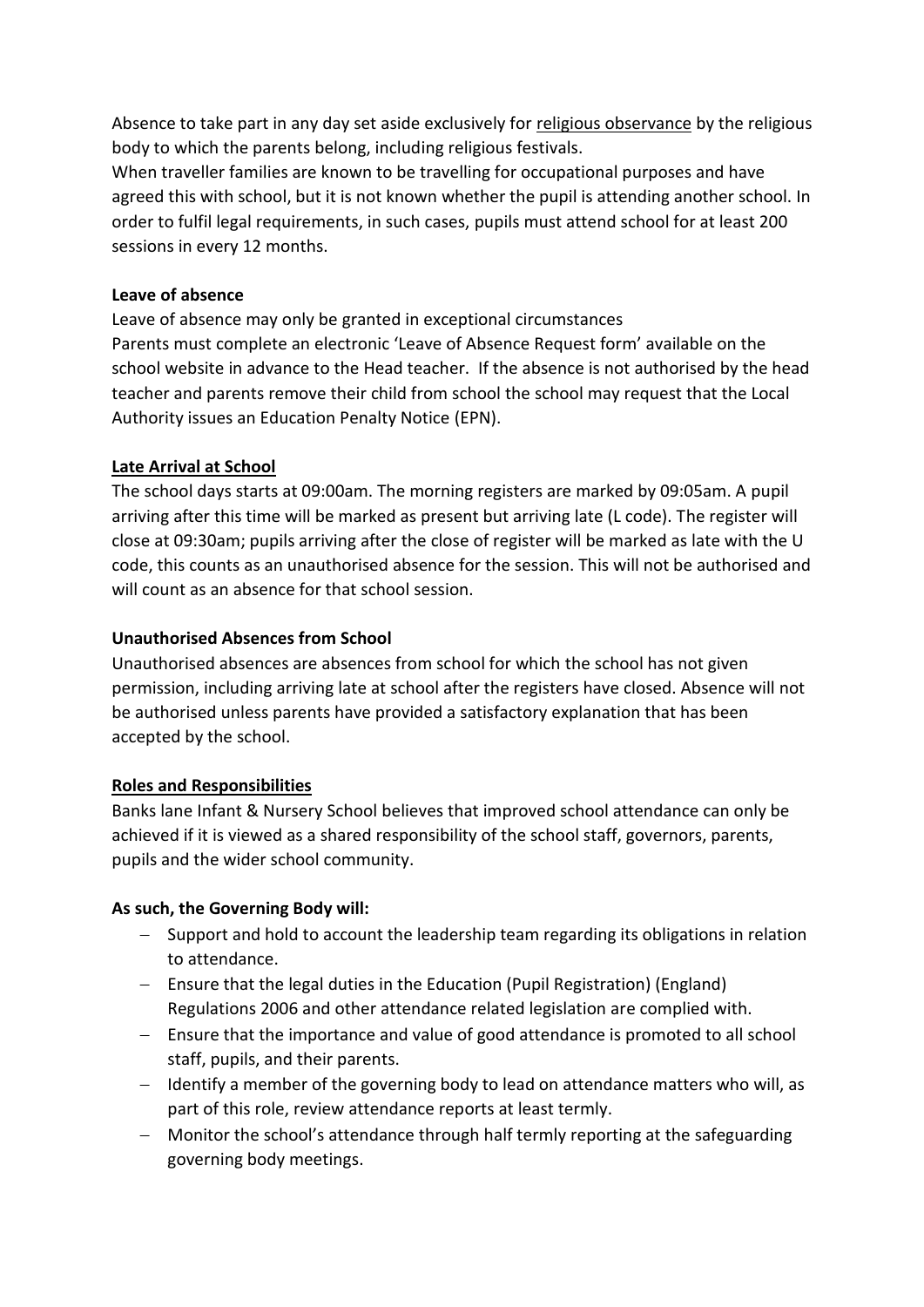- Ensure that there is a named senior manager to lead on attendance and ensure that that manager is allocated sufficient time and resources.
- Contribute and participate in initiatives to promote good attendance across the school.
- $\overline{a}$

#### **The Leadership, Office & Pastoral Team will:**

- Ensure that the legal duties in the Education (Pupil Registration) (England) Regulations 2006 and other attendance related legislation are complied with.
- Return school attendance data to the Local Authority and the Department for Education as required.
- Respond to requests for information and recommendations from the Local Authority in relation to specific compliance issues.
- Actively promote the importance and value of good attendance to all pupils and their parents and the wider staff team.
- $-$  Ensure that there is a whole school approach that reinforces good school attendance for all pupils.
- Ensure good teaching and learning experiences that encourage all pupils to attend and to achieve.
- Monitor the implementation of the Attendance Policy and ensure that the policy is reviewed annually.
- Ensure that all staff are aware of the Attendance Policy and adequately trained to address attendance issues.
- Report the school's attendance and related issues through half termly reporting to the Safeguarding Governing Body.
- Ensure that attendance data is collected and analysed fortnightly (weekly for those pupils with attendance & punctuality concerns) to identify causes and patterns of absence.
- Monitor the implementation of the Attendance Escalation Interventions (See Appendix One).
- Interpret the data to devise solutions and to evaluate the effectiveness of interventions.
- Develop a multi-agency response to improve attendance and support pupils and their families.
- Ensure all interventions around attendance are accurately recorded and documented.
- Actively promote the importance and value of good attendance to pupils and their parents.
- Contribute to a whole school approach that reinforces good school attendance.
- Contribute to the provision of good teaching and learning experiences that encourage all pupils to attend and to achieve.
- Work with other agencies such as Stockport Family, EW, SA+, School Nursing, Health Visitors (to name but a few) to implement strategies to improve attendance and to support pupils and their families.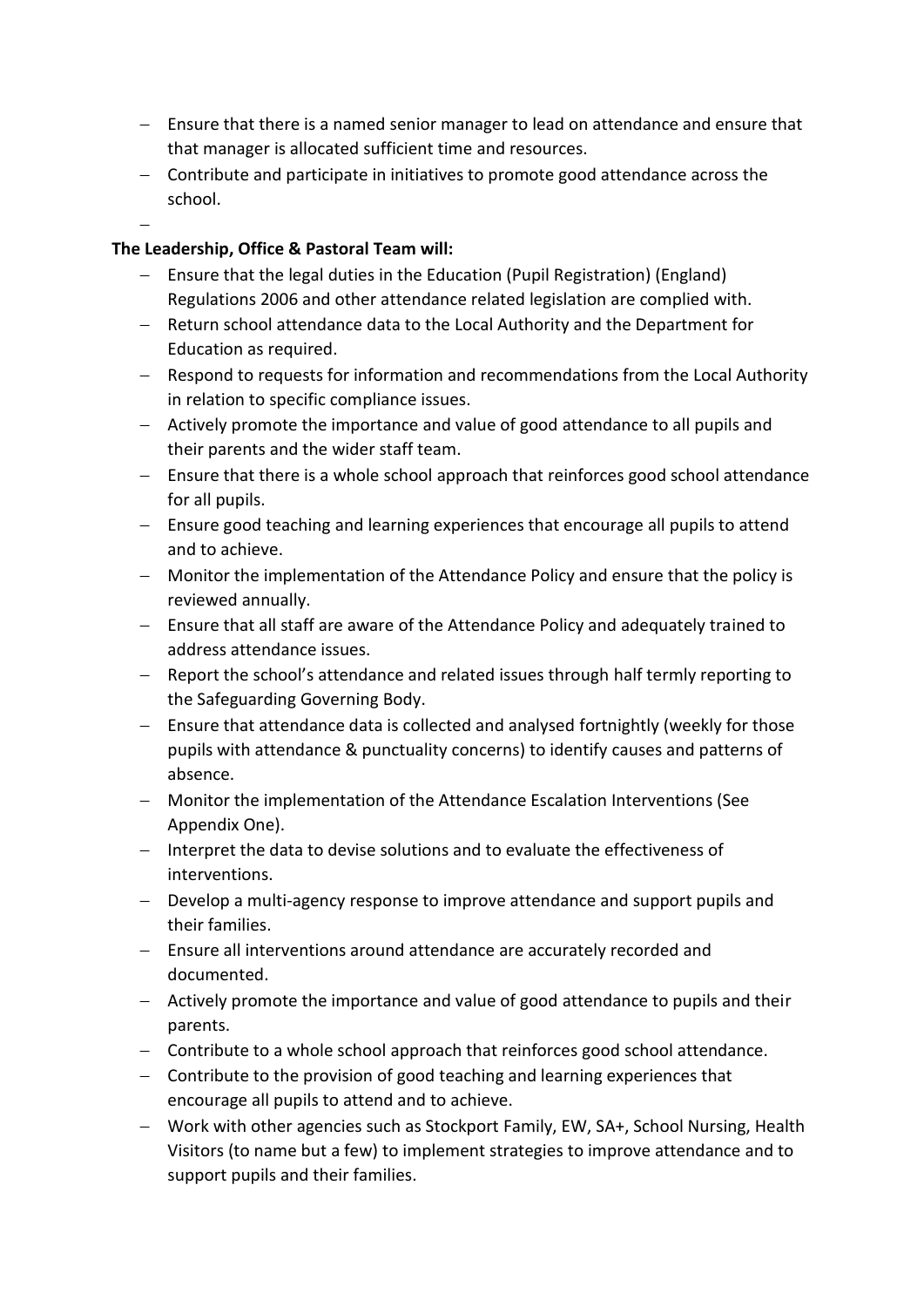- Contribute to the evaluation of school strategies and interventions.
- Accurately record and document interventions around attendance.

#### **Parents will:**

- $-$  Ensure their child attends regularly as required by law.
- Ensure school has up to date contact information including: Parents' and pupils' addresses, parents' telephone numbers and email addresses, telephone numbers for emergency contacts, details of new addresses and schools in the event of a move away from the area
- $\overline{z}$  Comply with the school's absence procedures by:
- Telephoning school on every day that their child is unable to attend school due to illness (except where a doctor's report has already been provided indicating an expected return date).
- Requesting leave of absence only in exceptional circumstances and in advance by completing a 'Leave of Absence Request Form' available on the school website.
- Providing medical or other evidence in relation to absence if required by the school.
- Arranging medical or dental appointments to take place outside school hours wherever possible.
- Not taking family holidays in term time.
- Not taking leave of absence for any reason without prior agreement.
- Raise any issues or concerns which my impact on attendance with school staff at the earliest opportunity.
- Attend meetings with school staff to discuss concerns if requested by the school.
- Work in partnership with school and other agencies to address any attendance problems.
- Encourage good routines at home to ensure children have good sleep patterns and are prepared for school each day.
- Take an active interest, participate in their child's educational progress, and instil the value of education and good attendance.

#### **Managing attendance in school**

Banks lane Infant & Nursery School recognises that poor attendance is often a sign of wider difficulties in a child's life whether at home or at school. Parents are encouraged to make school aware of any difficulties or changes in circumstances that may affect their child's attendance or behaviour at school, such as bereavement, divorce/separation, or incidents of domestic abuse, or special educational needs or disabilities. This will help the school identify any additional support that may be required.

Banks lane Infant & Nursery School recognises that some pupils are more likely to require additional support to attain good attendance – for example, pupils with special educational needs and disabilities, those with physical or mental health needs, migrant refugee pupils and looked after children.

Banks lane Infant & Nursery School will implement a range of strategies to identify cases requiring support including: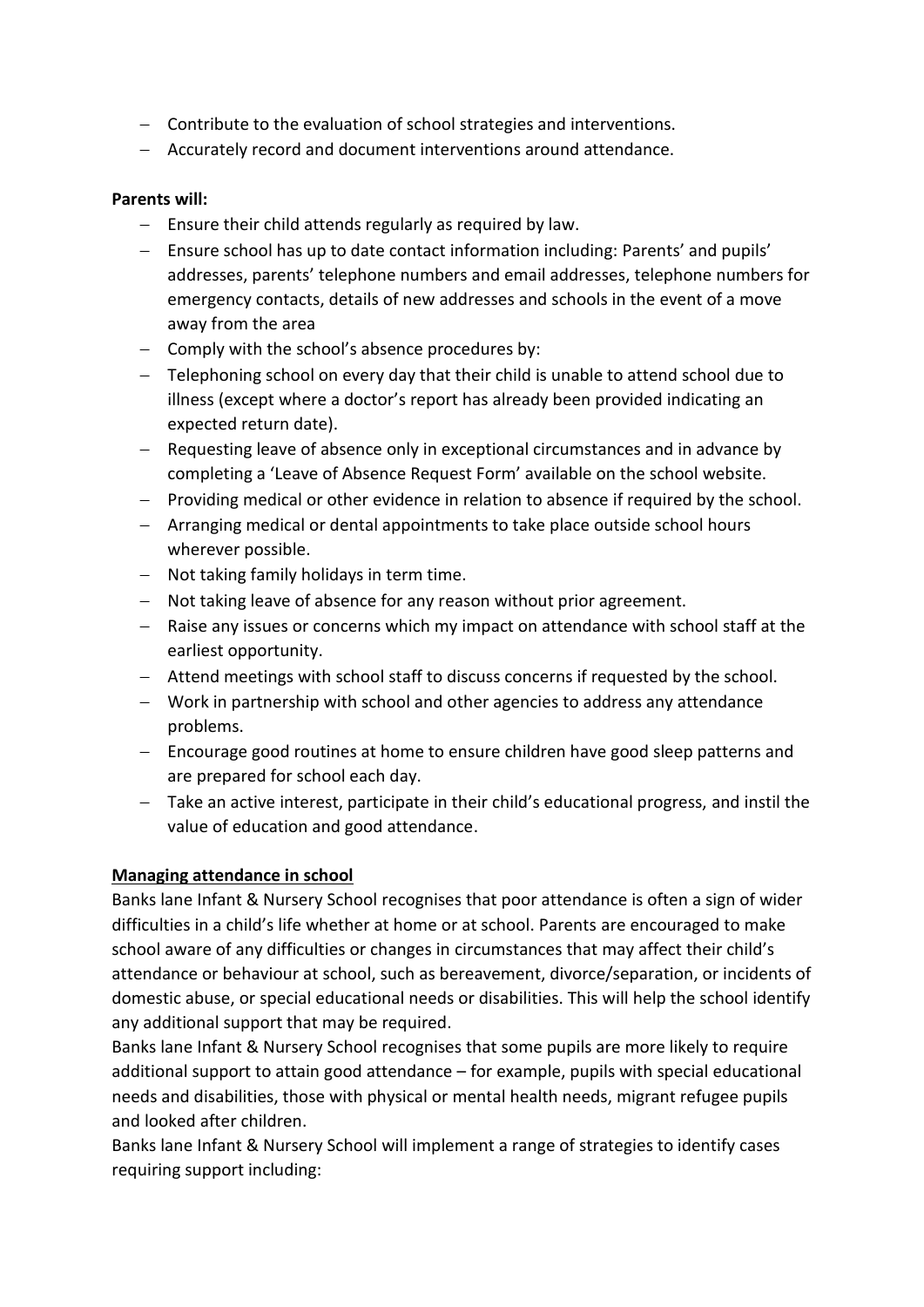- Regular attendance monitoring meetings between the relevant teaching, pastoral staff & SENCO at half termly or more frequently if necessary intervals.
- Regular analysis of attendance data by the pastoral manager including vulnerable pupils and pupils with SEND.

Banks lane Infant & Nursery School will implement a range of strategies to provide support to pupils and families including:

- $-$  First day absence contact with parents by telephone/text the pastoral manager will attempt to make immediate contact with parents whenever a child is absent without explanation. In the event school is unsuccessful in speaking with parent/carer(s) voicemail messages will be left requesting contact is made to school regarding the reason for the absence. If there is no option to leave a mobile voicemail a T2P (text to parent) will be sent via the school Admin Manager. If no contact is made to school re; the ongoing absence by day 2 then the parent/carer(s) will be contacted again with phone calls/T2P. Within our duty of safeguarding each pupil's whereabouts, if we still have no contact from the parent/carer(s) then contact is made with the 3<sup>rd</sup>/4<sup>th</sup> contact on the SIMS database as an attempt to determine the reason for the child's absence from school. If there are safeguarding concerns/the child and family is perceived as vulnerable (LAC/CP/TAC/TAF) and contact cannot be made with contacts 1 & 2 on day 1 then contact will be made to the  $3^{rd}$  &  $4^{th}$  contacts at that time.
- Attendance & punctuality letters Banks lane Infant & Nursery School will notify parents in writing if there are attendance concerns and offer support.
- Meetings in school school will invite parents to meetings in school at an early stage to discuss attendance concerns.
- Meetings between the Pastoral Manager and Education Welfare Office, Sue Banks take place each half term to discuss & review those pupils with attendance of 90% or less. Vulnerable pupils such as Looked After Children (LAC), those in Child Protection or safeguarding processes will also be monitored & discussed at this time.
- Team Around the School After appropriate action by school and where internal interventions have not been successful, pupils and families requiring further support around attendance will be referred to the Team Around the School (TAS). The TAS includes representatives from services working with children and families in Stockport so that appropriate support can be allocated.
- Early Help Assessments school will use Early Help Assessments to support families in identifying barriers to good attendance and attainment and put in place plans to overcome them. Completion of an EHA may result in a TAF (Team Around the Family) meeting inviting other appropriate services to meet with school & parents/carers to explore what support can be offered/implemented.
- Referrals to the Education Welfare team the school will refer cases to the Education Welfare team who offer a range of measures to improve attendance including, Parent Contracts, Medical Action Plan and Education Penalty Notices (see below).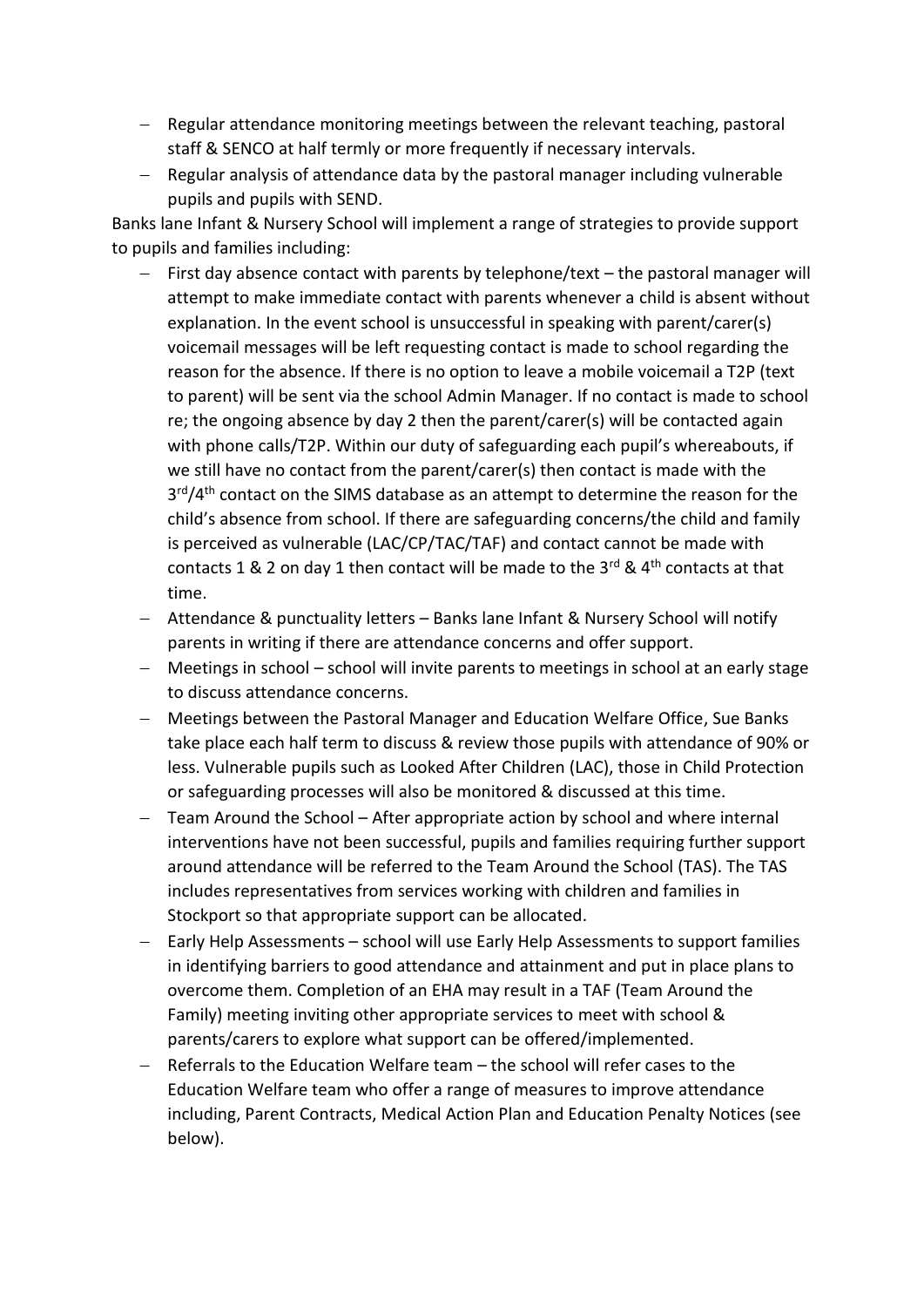- For Looked after pupils the LAC designated teacher will ensure that attendance issues are addressed in Pupil Education Planning Meetings (PEPs)
- For Pupils with SEND the SENCO will ensure that attendance issues are addressed in all assessment and review processes
- Reintegration Support Packages where a pupil has missed a significant amount of school a reintegration package can be arranged in consultation with parents and pupils and other relevant services to ensure a smooth return to school.
- $P$  Part-time timetables in exceptional circumstances where a pupil is unable to manage full time attendance a temporary part-time timetable may be put in place.
- Alternative provision in exceptional circumstances where it is felt that a pupil's needs may be better served outside of the mainstream curriculum; referrals may be made to alternative education providers.

#### **Legal Sanctions**

Regular school attendance is a legal duty on parents and carers. If a parent fails to ensure their child attends school regularly, they are guilty of an offence under section 444(1) or (1A) Education Act 1996.

A parent who commits this offence may be liable to prosecution in the Magistrates' Court and, depending on which offence they are convicted of, may be liable to a fine of up to £2500 or a term of imprisonment of up to three months.

Although school will offer support in addressing attendance issues, it will also refer pupils whose attendance fails to improve, or who take leave of absence from school without agreement, to the Education Welfare team within Stockport Council. This can take several routes:

- Education Penalty Notices Education Penalty Notices are fixed penalty notices issued by Stockport Council of £60 per parent per child. These are payable within 21 days and rise to £120 if paid between 22-28 days. If unpaid after 28 days, the parent will be prosecuted for the offence of failing to ensure regular school attendance. Penalty Notices are issued in accordance with Stockport Council's Code of Conduct.
- Education Penalty Notices for Irregular Attendance Before being issued with an Education Penalty Notice, parents will receive a written warning. This gives them an opportunity to avoid a fine by ensuring that no unauthorised absences – including late after the close registration marks – are recorded against their child during the next 15 school days. The minimum criteria for sending such a warning is 10 sessions of unauthorised absence in a three month period.
- Education Penalty Notices for unauthorised leave of absence Education Penalty Notices may also be issued where a pupil is taken out of school for five days or more without the school's consent – such as for a term time holiday. In these cases, the fine is sent by the Council without an initial warning being issued.
- Parent Contract referrals a Parent Contract is an agreement which usually involves the school, parents, members of the Local Authority Education Welfare team and, in some cases, the pupil. The agreement sets out the actions required by all parties to overcome the barriers to improved attendance. Compliance with the contract and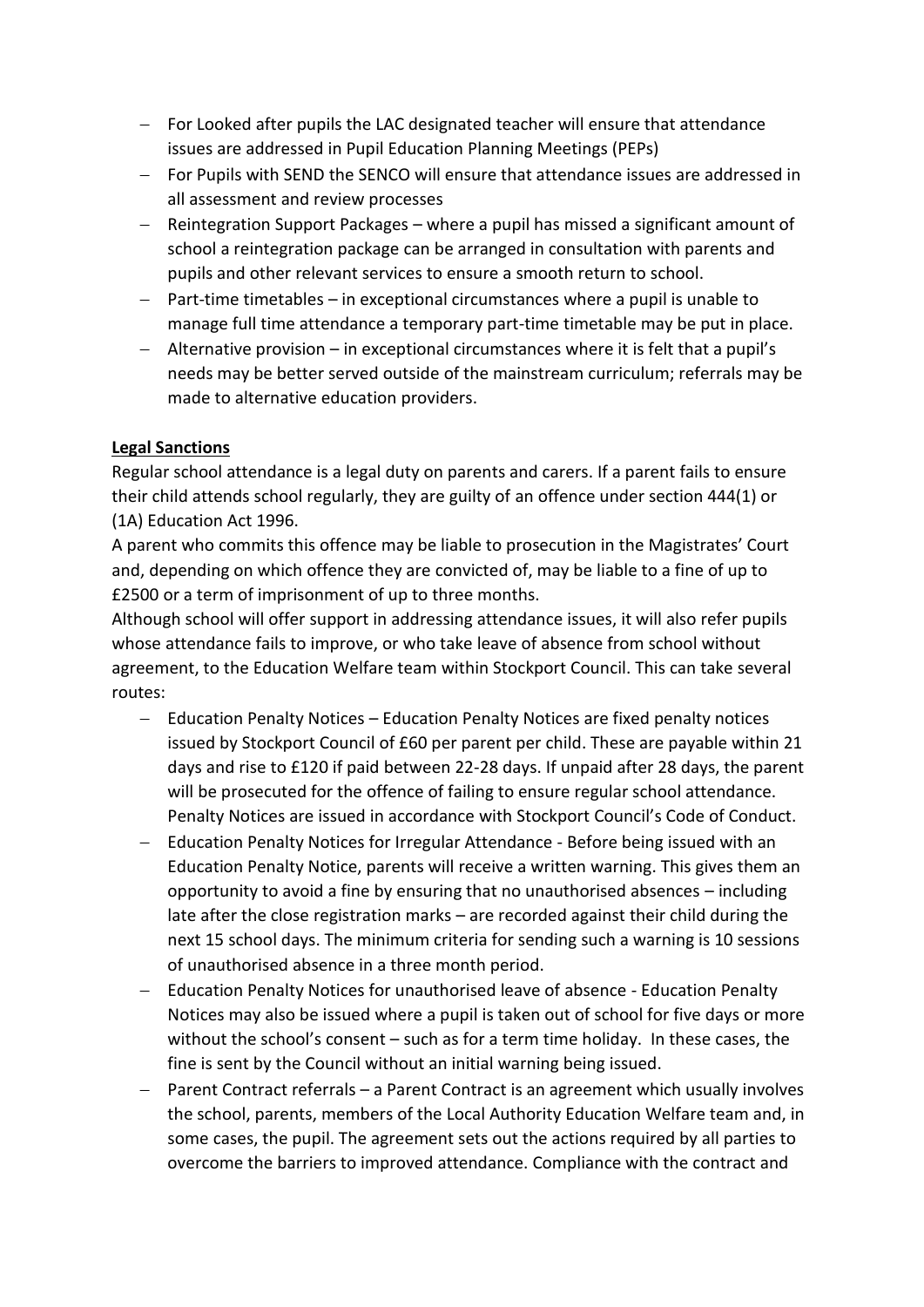the progress of improving attendance are reviewed regularly at Parent Contract Review Meetings. Should a parent fail to participate and/or fail to ensure that attendance improves, prosecution in the Magistrates' Court is likely to ensue.

#### **Children Missing Education (CME)**

Children missing education (CME) are children of compulsory school age who are not registered pupils at a school and are not receiving suitable education otherwise than at school. Children missing education are at significant risk of underachieving, being victims of harm, exploitation or radicalisation, and becoming NEET (not in education, employment or training) later in life.

Local authorities have a legal duty to make arrangements to establish the identities of children in their area who are not registered pupils at a school and are not receiving suitable education otherwise.

Effective information sharing between parents, schools and local authorities is critical to ensuring that all children of compulsory school age are safe and receiving suitable education.

Local authorities are required to have a named person to whom schools and other agencies can make referrals about children. In Stockport, the named CME Officer is:

Lorraine Goulson, Education Welfare Officer - [lorraine.goulson@stockport.gov.uk](mailto:lorraine.goulson@stockport.gov.uk) Tel: 07800 617978

If a school becomes aware of any pupil that may not currently be on a school roll, for example if a parent approaches a school directly regarding admission and has not applied for a school place through the local authority, please notify the CME Officer (details above) or via [eas@stockport.gov.uk](mailto:eas@stockport.gov.uk)

Relevant contacts

Children Missing Education (CME) Officer – 07800 617978,

[lorraine.goulson@stockport.gov.uk](mailto:lorraine.goulson@stockport.gov.uk) 

Education Access team - 0161 474 3805, [eas@stockport.gov.uk](mailto:eas@stockport.gov.uk) Schools can also contact their Education Welfare Officer.

Other relevant information

Schools should also familiarise themselves with the DfE statutory guidance on Children Missing Education (CME), which sets out schools and local authority's duties in this area: DfE [Guidance on Children Missing Education](https://www.gov.uk/government/publications/children-missing-education)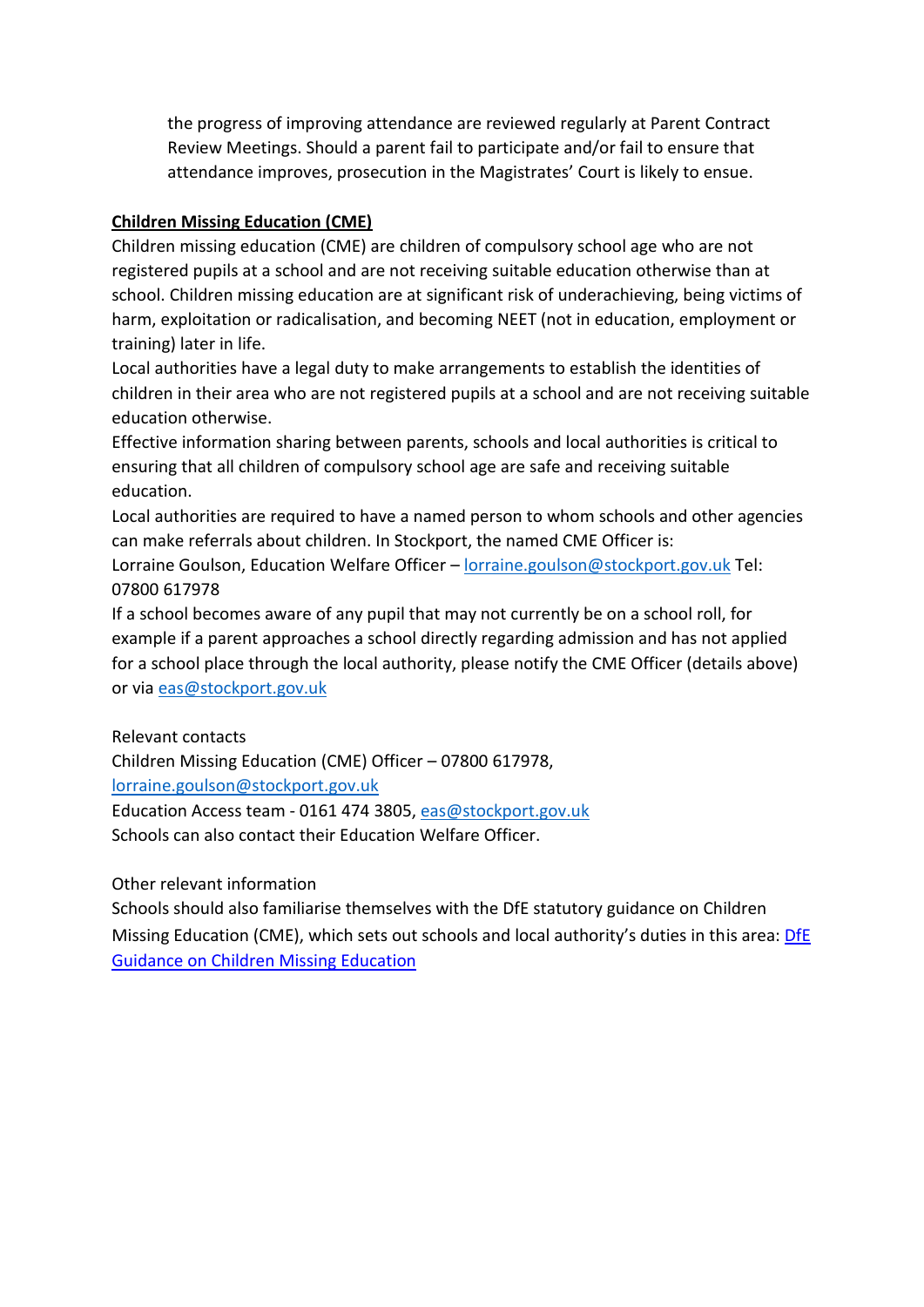#### **Appendix 1**

**Stepped Process for supporting those with frequent absence – Identified using Broken Weeks report**

| 'NOTICING' PERIOD -Prior to letters being sent out |                                                                                                 |  |
|----------------------------------------------------|-------------------------------------------------------------------------------------------------|--|
| <b>Action</b>                                      | Supportive phone calls home from Year group manager/pastoral                                    |  |
|                                                    | lead/attendance lead (is everything ok? We've noticed X has been absent x                       |  |
|                                                    | many times in x many weeks, anything we can help with?).                                        |  |
|                                                    | ALSO, on days they are attending, supportive conversations at the door with                     |  |
|                                                    | parent (as above) or with pupil directly if secondary school age. Regular                       |  |
|                                                    | acknowledgement where attendance is improving (even slight improvement!)                        |  |
|                                                    | <b>SUPPORTIVE ACTIONS (Informal)</b>                                                            |  |
|                                                    | Being curious - (being mindful of the age of the pupil involved)                                |  |
| <b>Actions</b>                                     | Talking to the parent or student to establish the reasons behind the                            |  |
|                                                    | lateness/absence. In the conversation                                                           |  |
|                                                    | Acknowledge the difficulty of getting to school on time or                                      |  |
|                                                    | whatever it is that is causing the absence/lateness                                             |  |
|                                                    | Offer support (not rescue) to help the attendance/punctuality<br>٠                              |  |
|                                                    |                                                                                                 |  |
|                                                    | improve (helping students to set an alarm on their phone,                                       |  |
|                                                    | practical advice around consulting the 'TOO ILL FOR SCHOOL'                                     |  |
|                                                    | website, etc.)                                                                                  |  |
|                                                    | Gentle reminder that school attendance is compulsory and that<br>٠                              |  |
|                                                    | it is the parent's responsibility to ensure excellent attendance.                               |  |
|                                                    | Reminder of what the pupil is missing out on when they fail to                                  |  |
|                                                    | attend                                                                                          |  |
|                                                    | Acknowledging progress when there is an improvement in attendance                               |  |
|                                                    |                                                                                                 |  |
|                                                    | <b>DIRECT ACTIONS Accompanying Step 1 letter</b>                                                |  |
|                                                    |                                                                                                 |  |
|                                                    | Being active in supporting the pupil in their attendance - record these conversations using the |  |
|                                                    | school's recording system (CPOMs/SIMS/paper records etc.)                                       |  |
| <b>Actions</b>                                     | Check if pupil has a SEND Support Plan/EHCP/Behaviour Support Plan/                             |  |
|                                                    | Personal Education Plan etc. Is this meeting the identified need?                               |  |
|                                                    | Talk to class teacher/form tutor about any possible in-school difficulties<br>$\bullet$         |  |
|                                                    | (relationships, academic pressures, changes in behaviour etc.) to identify                      |  |
|                                                    | any identifiable circumstances that could be impacting on student's                             |  |
|                                                    | mental health.                                                                                  |  |
|                                                    | Talk to the parent/pupil (if age appropriate) about anything that may be                        |  |
|                                                    | causing concern at home.                                                                        |  |
|                                                    | If the absence is caused by repeated medical appointments, support the                          |  |
|                                                    | family with contacting the hospital/dentist/doctors to arrange out-of-                          |  |
|                                                    | school hours appointments.                                                                      |  |
|                                                    | Providing opportunity to catch up work -make it an expectation<br>٠                             |  |
|                                                    | ٠                                                                                               |  |
|                                                    | Reintegration policy / practice in place<br>٠                                                   |  |
| Anxiety                                            | For those displaying anxiety around attending school - Email or text                            |  |
|                                                    | student or pupil at the start of the day (using pre-approved and                                |  |
|                                                    | Safeguarding checked message) - EG. We're looking forward to seeing                             |  |
|                                                    | you/X at school today – named person will be in the playground/at the                           |  |
|                                                    | door/agreed place if you want to go straight to them for help starting                          |  |
|                                                    | the school day.<br>Refer to the Anxiety Based School Avoidance guidance literature.             |  |